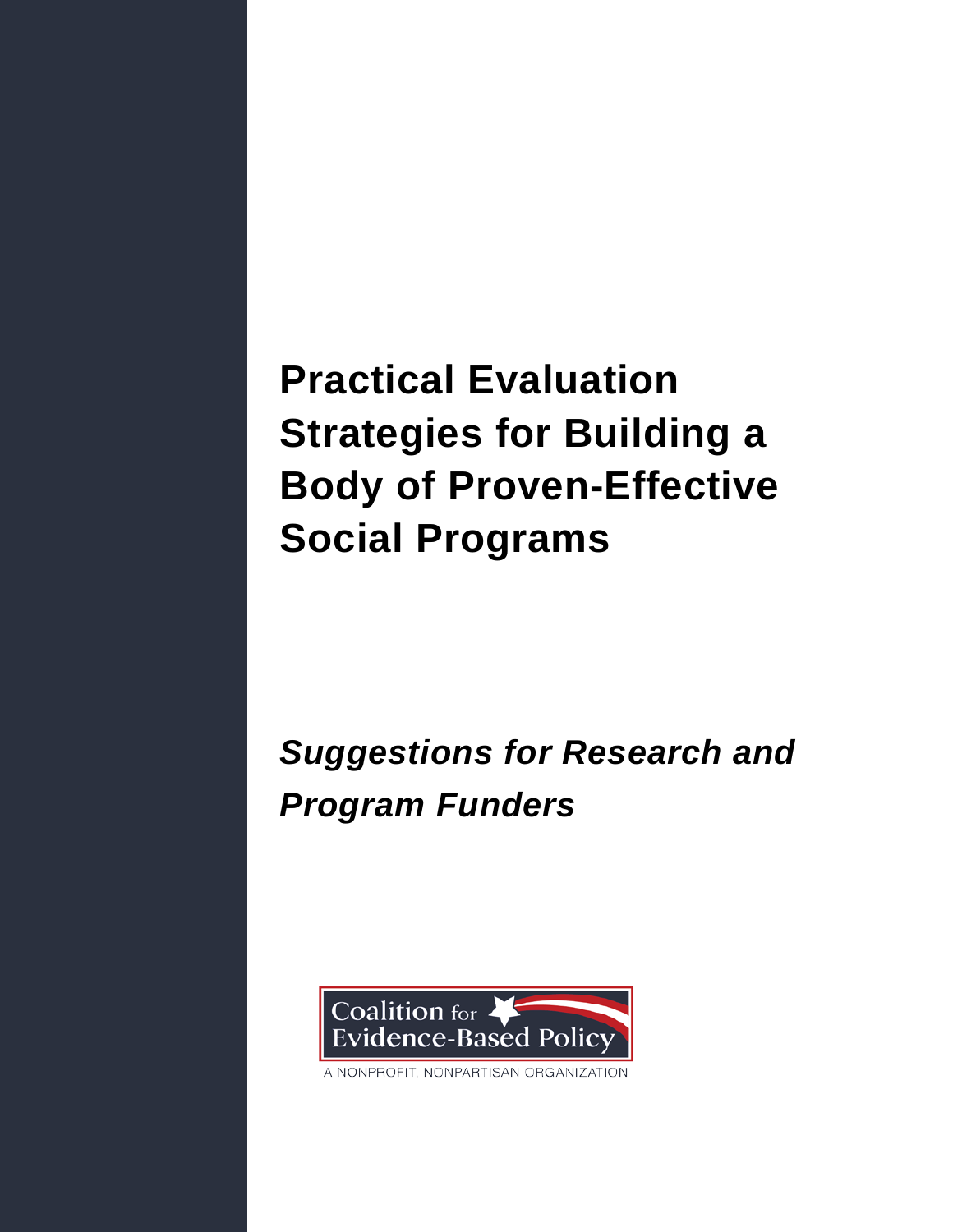October 2013

This publication was produced by the nonprofit, nonpartisan [Coalition for Evidence-Based Policy,](http://www.coalition4evidence.org/) with funding support from the Hewlett Foundation, the William T. Grant Foundation, and the MacArthur Foundation.

This publication is in the public domain. Authorization to reproduce it in whole or in part for educational purposes is granted.

We welcome comments and suggestions on this document [\(jbaron@coalition4evidence.org\)](mailto:jbaron@coalition4evidence.org).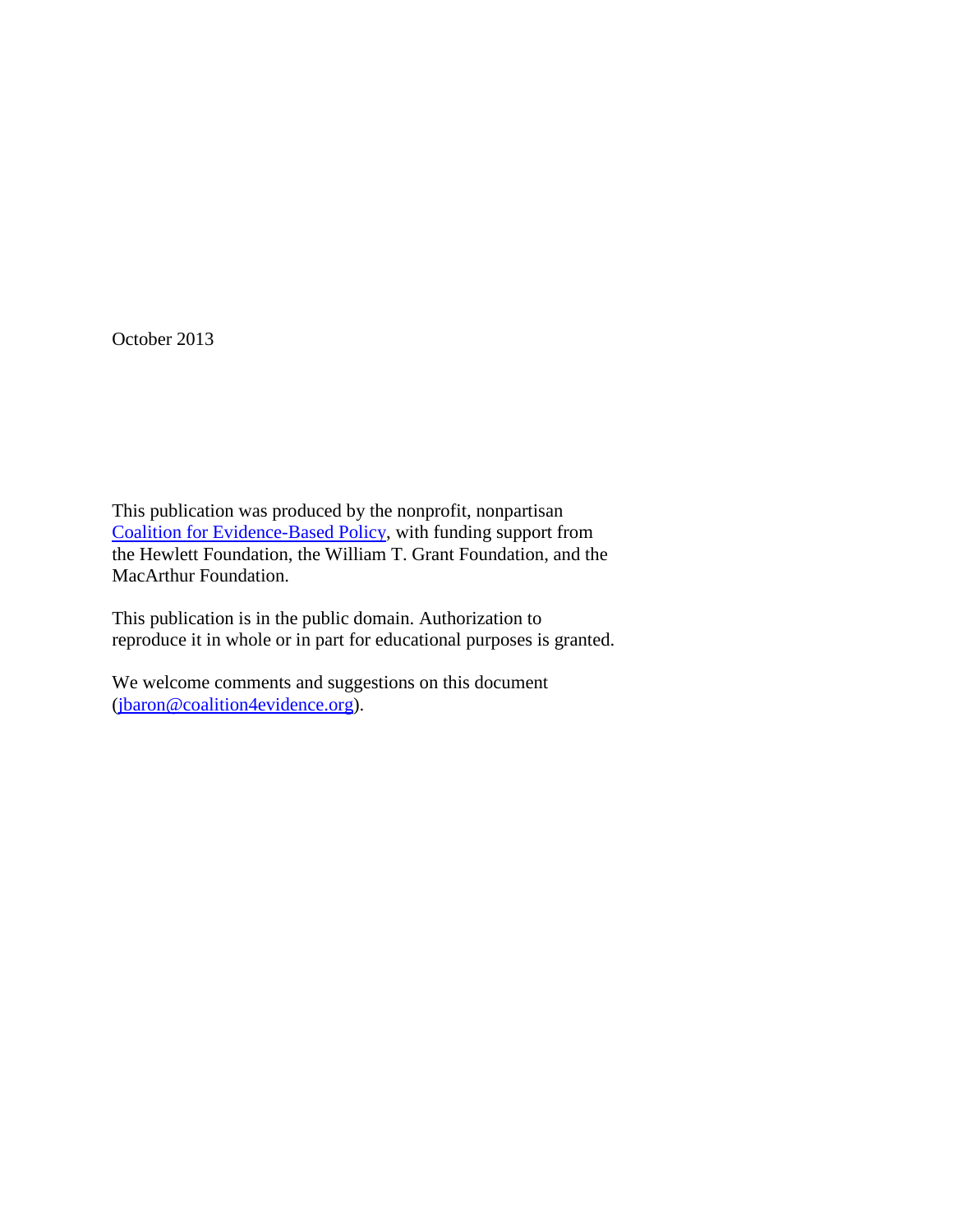# **Purpose and Background**

**Purpose: To recommend evaluation strategies that can efficiently build a body of social programs, practices, and strategies ("interventions") backed by credible evidence of effectiveness.**

**Target audience: Government agencies, philanthropic foundations, and other organizations that fund research studies and/or program services.** We believe that program developers and providers, while not a primary audience for this brief, may also find its suggestions useful in building evidence about their program's effectiveness.

**Background: This brief uses, as a framework for its recommendations, the [Common Evidence](http://ies.ed.gov/pdf/CommonGuidelines.pdf)  [Guidelines](http://ies.ed.gov/pdf/CommonGuidelines.pdf) of the Institute of Education Sciences (IES) and National Science Foundation (NSF).[1](#page-8-0)** The recently-developed Guidelines "identify the spectrum of study types that contribute to development and testing of interventions and strategies, and … specify expectations for the contributions of each type of study." Although the Guidelines focus on education research, we believe their core concepts are also applicable to other fields of social policy research and evaluation.

**What this brief adds: Concrete suggestions for using evaluations to identify interventions that produce sizable effects on important life outcomes, recognizing that most interventions produce weak or no effects**.

- **A. Most interventions, when rigorously evaluated, are found to produce weak or no effects compared to services-as-usual.** This pattern occurs not just in social spending but in other fields, and applies to many interventions widely believed to be effective, based on less-rigorous studies and/or expert opinion. The following examples – findings from randomized controlled trials (RCTs), which are generally considered the strongest method of evaluating effectiveness – illustrate the pattern:
	- **Education:** Of the 90 interventions evaluated in RCTs commissioned by IES since 2002, approximately 90% were found to have weak or no positive effects.<sup>[2](#page-8-1)</sup>
	- **Employment/training:** Of the 13 interventions evaluated in Department of Labor RCTs that have reported results since 1992, about **75%** were found to have found weak or no positive effects.<sup>[3](#page-8-2)</sup>
	- **Medicine:** Reviews have found that 50-80% of positive results in initial ("phase II") clinical studies are overturned in subsequent, more definitive RCTs ("phase III").<sup>[4](#page-8-3)</sup>
	- **Business:** Of 13,000 RCTs of new products/strategies conducted by Google and Microsoft in recent years, 80-90% have reportedly found no significant effects.<sup>[5](#page-8-4)</sup>

### **B. However, some interventions have been found highly effective in rigorous evaluations, such as:**

- **[Nurse-Family Partnership](http://toptierevidence.org/wordpress/?page_id=168)** a nurse visitation program for low-income, first-time mothers during pregnancy and children's infancy (shown in rigorous RCTs to reduce child maltreatment by 20- 50% and, for the most at-risk children, to improve educational outcomes  $-$  e.g., 8% higher GPA).<sup>[6](#page-8-5)</sup>
- **[H&R Block College Financial Aid Application Assistance](http://toptierevidence.org/wordpress/?page_id=1038)** streamlined personal assistance for low and moderate income families with a dependent child near college age (shown in a large multisite RCT to increase college enrollment and persistence by 29%, over a  $3\frac{1}{2}$ -4 year period).<sup>[7](#page-8-6)</sup>
- **C. Our recommendations seek to maximize the chance of finding such interventions producing sizable, sustained improvement in people's lives.** Doing so, we suggest, is the main path through which evaluation activities can improve the human condition.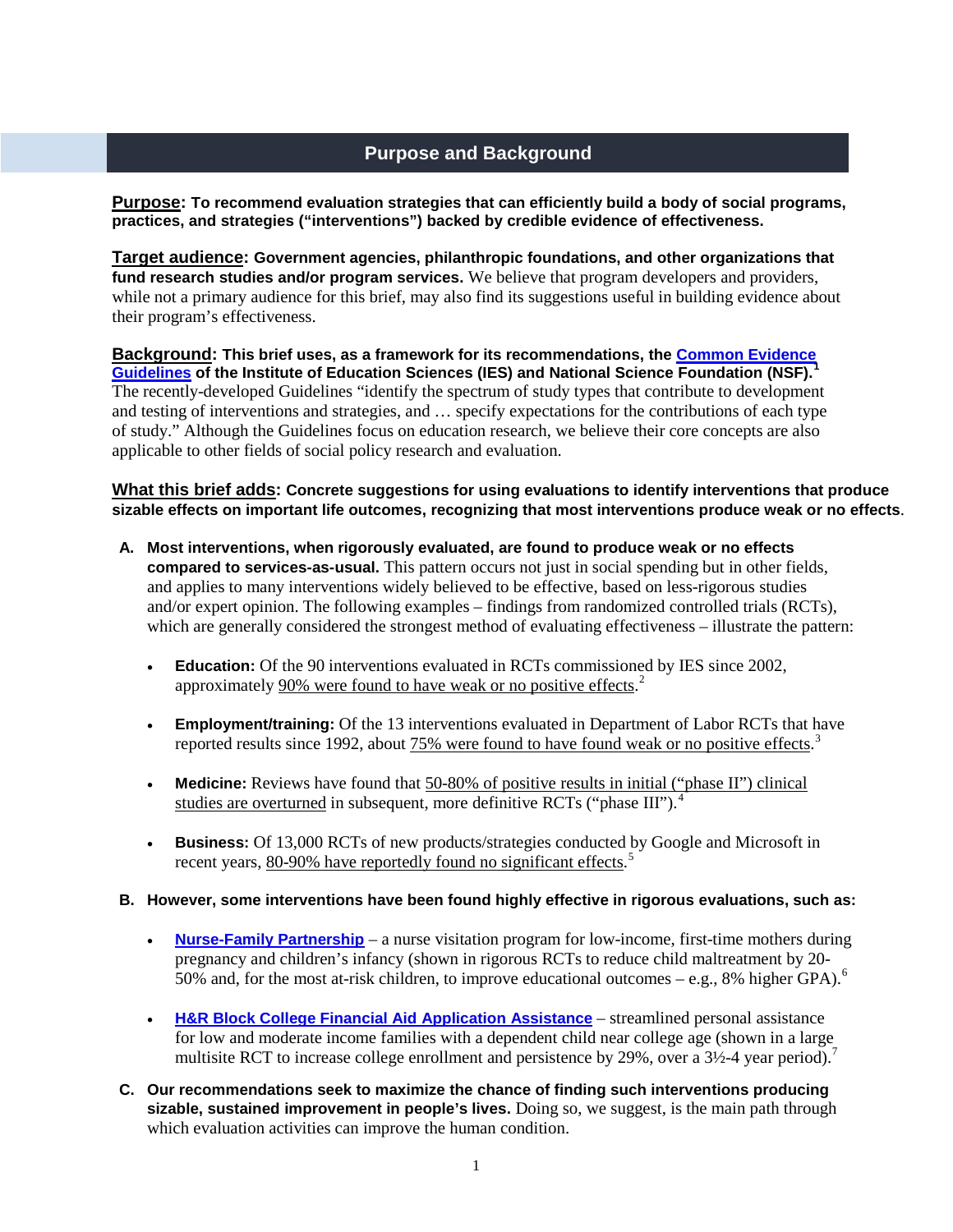*Recognize that many interventions are in the early (design and development) stage, best suited for feasibility testing and further refinement, and that it may be premature to evaluate their impact on their ultimate targeted outcomes (e.g., teen pregnancy rates).* 

- **A. To be considered ready for an impact evaluation, an intervention generally should be able to show that it –** 
	- **(i) Can be successfully implemented, with close adherence to its key elements**, in the settings where it would normally be delivered (e.g., public schools, community health clinics); and
	- **(ii) Has persuasive logic or initial evidence to suggest it may have an impact on its targeted outcomes** – as discussed further in recommendations 3 and 4.
- **B. Funding impact evaluations of interventions that do not yet meet the above conditions would likely be an inefficient use of resources**, producing findings of weak or no impact for interventions that need further development to be effective, or might never be able to establish initial evidence of promise.
- **C. For such interventions, funders might do better to focus on moving the interventions closer to meeting the above conditions, through activities such as the following.** These activities fall within the "Design and Development" stage described in the IES/NSF Guidelines.
	- **Conducting feasibility studies to establish whether the intervention can be successfully implemented** – e.g., can enroll and retain participants, and deliver the intervention in adherence to a well-defined protocol, in settings where it would typically be delivered;
	- **Assessing whether program participants understand, and begin to apply, the skills taught by the intervention**;
	- **Using results of the above activities to refine and improve the intervention**;
	- **Developing a manual documenting the content of the intervention**, and a training and supervision program for those who will deliver it;
	- **Creating a data system to support successful implementation of the intervention** i.e., to track whether its key elements are being faithfully delivered, and identify any substantial deviations that need correcting or indicate a need to refine the intervention; and
	- **Creating or identifying a data system to support an impact evaluation (should one eventually be undertaken)** – i.e., a system to track outcomes of program participants as well as outcomes of a control or comparison group of nonparticipants.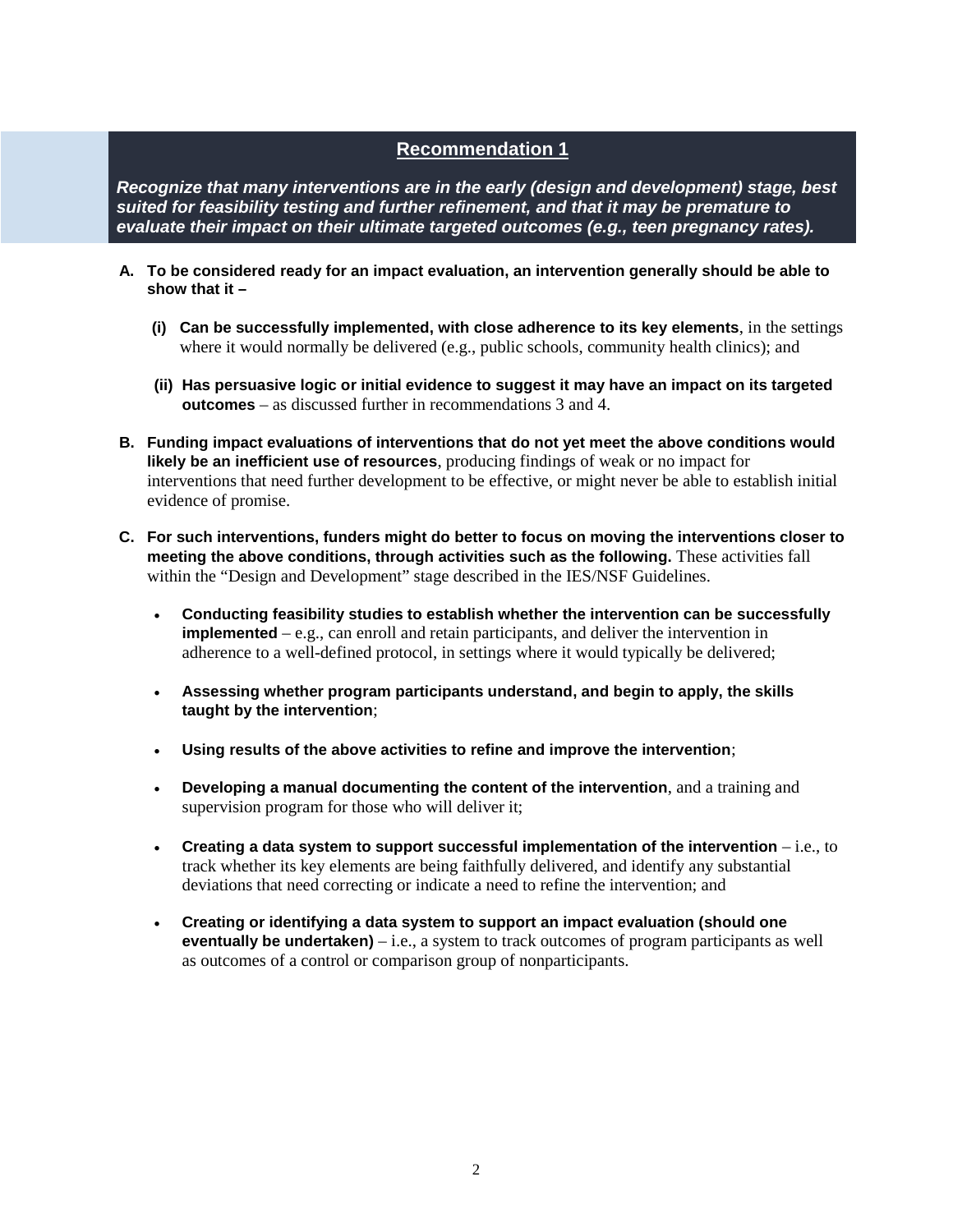*For interventions that are ready for an impact evaluation, use scientifically-rigorous methods to measure impact – wherever feasible, RCTs – and select evaluators with demonstrated success conducting such studies.* 

- **A. The goal is to ensure the evaluation produces a true measure of the intervention's effect, and doesn't consume time and resources on methods that may not yield a credible result.**
- **B. Well-conducted RCTs are the most credible method of evaluating impact, per the IES/NSF Guidelines**, as well as evidence standards articulated by the National Academy of Sciences,<sup>[8](#page-8-7)</sup> Congressional Budget Office,<sup>[9](#page-8-8)</sup> U.S. Preventive Services Task Force,<sup>[10](#page-8-9)</sup> Food and Drug Administration, $^{11}$  $^{11}$  $^{11}$  and other respected scientific bodies.

**Specifically, the IES/NSF Guidelines recommend: "Generally and when feasible, [impact studies] should use designs in which the treatment and comparison groups are randomly assigned,"** – i.e., RCTs. The Guidelines intend this recommendation to apply to the full range of impact evaluations, from early-stage "efficacy" studies to later-stage "scale-up" evaluations. Similarly, a National Academy of Sciences report recommends that evidence of effectiveness generally "cannot be considered definitive" without ultimate confirmation in well-conducted RCTs, "even if based on the next strongest designs."<sup>8</sup>

- **C. When an RCT is not feasible –**
	- **The IES/NSF Guidelines state that "quasi-experimental designs, such as matched comparison groups or regression discontinuity designs, are acceptable only when there is direct compelling evidence demonstrating the implausibility of common threats to internal validity."** The phrase "threats to internal validity" means study features that could produce incorrect estimates the intervention's impact in the study sample.<sup>[12](#page-8-11)</sup>
	- **We have published a [brief](http://coalition4evidence.org/wp-content/uploads/2013/05/Validity-of-comparison-group-designs-updated-Feb-2012.pdf) that summarizes which non-randomized study designs are most likely to avoid such threats and thus produce valid estimates of impact**. [13](#page-8-12)
- **D. We recommend selecting an evaluator that has previously conducted a high-quality RCT (or other rigorous non-randomized study if an RCT is not feasible).** For simplicity of discussion, the following assumes an RCT will be used.
	- **We suggest this because many attempted RCTs fail to yield credible impact findings because of key flaws in study design or implementation that could have been avoided.** Examples of common flaws include: (i) using a sample too small to detect meaningful effects of the intervention; (ii) failing to obtain and analyze outcome data for a high proportion of the original sample; and (iii) measuring intermediate outcomes that lack practical and policy importance (e.g., student-reported expectations to stay in school, rather than actual dropout and graduation rates).
	- **We believe it is essential to select an evaluator that is aware of such pitfalls, and has demonstrated the ability to avoid them in the evaluator's prior studies.**
	- **Thus we suggest the following, streamlined process for vetting potential evaluators**:
		- **(i) Ask evaluators to provide one or two prior RCTs that they have conducted; and**
		- **(ii) Have an independent research expert conduct a brief, top-level review of the RCTs** to see if they were well-conducted and produced credible findings – perhaps using an established [checklist](http://coalition4evidence.org/wp-content/uploads/2010/02/Checklist-For-Reviewing-a-RCT-Jan10.pdf) for reviewing such studies.<sup>[14](#page-8-13)</sup>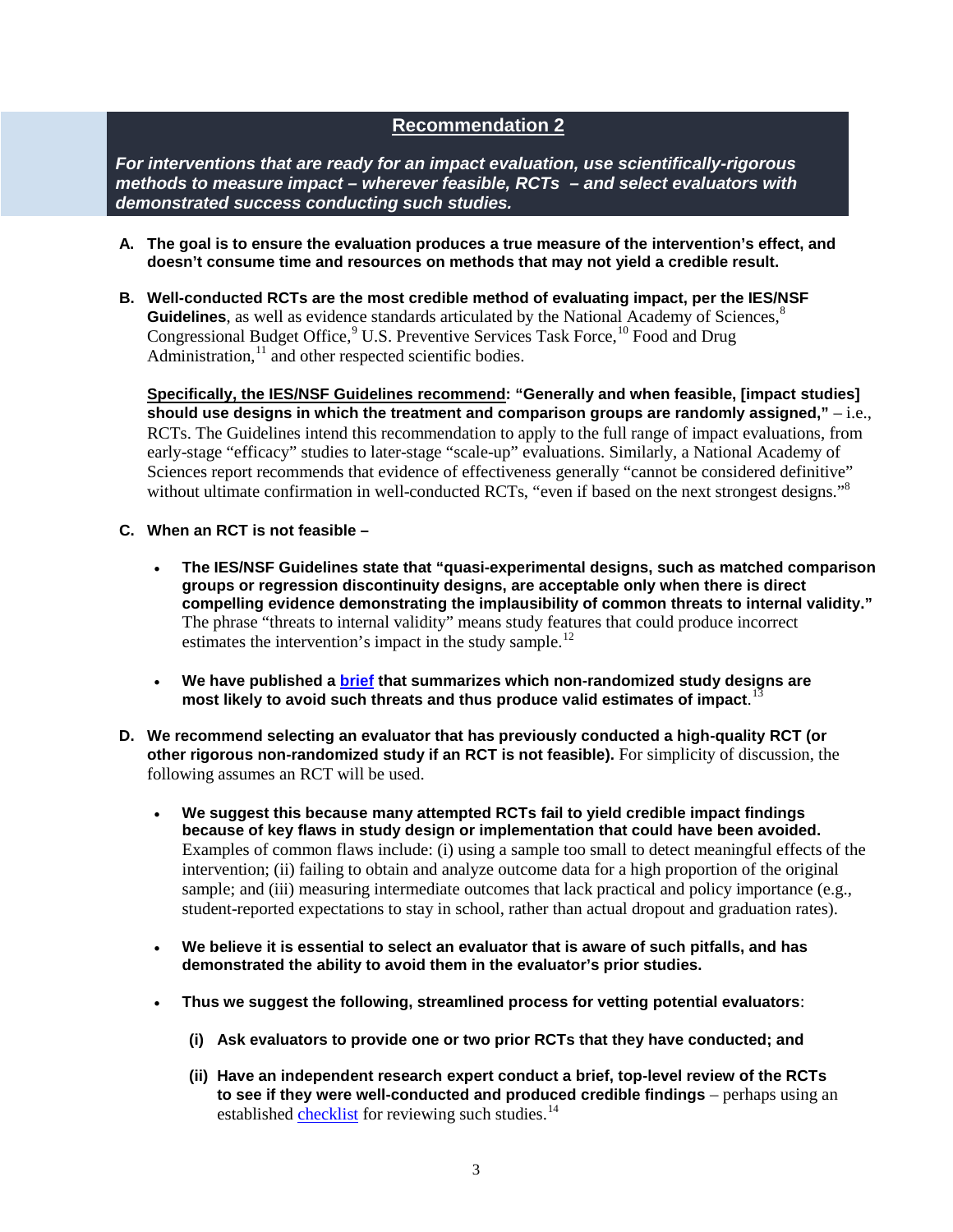*Wherever feasible, embed low-cost rigorous evaluations – preferably RCTs – in program initiatives that governmental or philanthropic organizations are implementing anyway as part of their usual (non-research) program operations.* 

- **A. Recently, researchers have shown it is often possible to conduct RCTs at low cost and burden by –**
	- **(i) Embedding random assignment in social program initiatives that are being implemented anyway.** Government and foundations fund a vast array of strategies and approaches and, over time, new initiatives and reforms are often launched. Credible evaluations can be embedded in many of these efforts – for example, by (i) using a lottery process – i.e., random assignment – to determine who will be offered program services (since programs often do not have sufficient funds to serve everyone who is eligible); or (ii) randomly assigning some individuals to the program's usual approach (e.g., transitional jobs for ex-offenders) versus a revised model that is being piloted (e.g., transitional jobs plus drug treatment), to see if the new model produces better outcomes.

**– and –**

- **(ii) Using administrative data that are collected already for other purposes to measure the key outcomes**, rather than engaging in original – and often costly – data collection (e.g., researcher-administered interviews, observations, or tests). In many jurisdictions, administrative data of reasonable quality are available to measure outcomes such as child maltreatment rates, employment and earnings, student test scores, criminal arrests, receipt of government assistance, and health care expenditures.
- **B. Such piggybacking on ongoing efforts/resources enables many more RCTs to go forward, by reducing their cost as much as tenfold.** We recently published a short [brief](http://coalition4evidence.org/wp-content/uploads/2012/03/Rigorous-Program-Evaluations-on-a-Budget-March-2012.pdf) containing examples of well-conducted, low-cost RCTs in diverse policy areas that cost between \$50,000 and \$300,000.[15](#page-8-14)
- **C. Illustrative example: A large, low-cost RCT (\$50,000) was embedded in New York City's \$75 million Teacher Incentive Program, generating definitive evidence about the program's impact.**  The program, launched in 2008, provided low-performing public schools that increased student achievement and other key outcomes with an annual bonus, to be distributed to teachers. Because the city did not have sufficient funding to provide the program to every low-performing school in New York, the city allowed researchers to use a lottery – i.e., random assignment – to determine which of 396 eligible schools would receive the program (the treatment group) and which would not (the control group). The researchers then measured student outcomes in both groups using administrative data (e.g., state test scores) that the school district already collected for other purposes.

Because random assignment was baked into the design of the program, and all outcomes were measured with administrative data, the study was very inexpensive  $-$  \$50,000. Yet it produced a definitive result: over a three-year period, the program had no effect on student achievement, attendance, graduation rates, behavior, GPA, or other outcomes (versus control schools). Based in part on these results, the city ended the program, freeing up resources for other efforts to improve student outcomes.<sup>[16](#page-8-15)</sup>

- **D. Because of the low cost, we recommend embedding such studies in any initiative where conditions allow (e.g., lottery and administrative data can be used), and that is at least minimally promising.** Minimal promise might consist of evidence that the initiative is reasonably well-implemented and has a plausible rationale for how it might improve participant outcomes.
- **E. The end goal is to greatly increase the number of interventions rigorously tested, so as to more rapidly grow the number proven to work.** The basic concept was captured by IBM pioneer Thomas Watson more than half a century ago: "If you want to succeed, double your failure rate."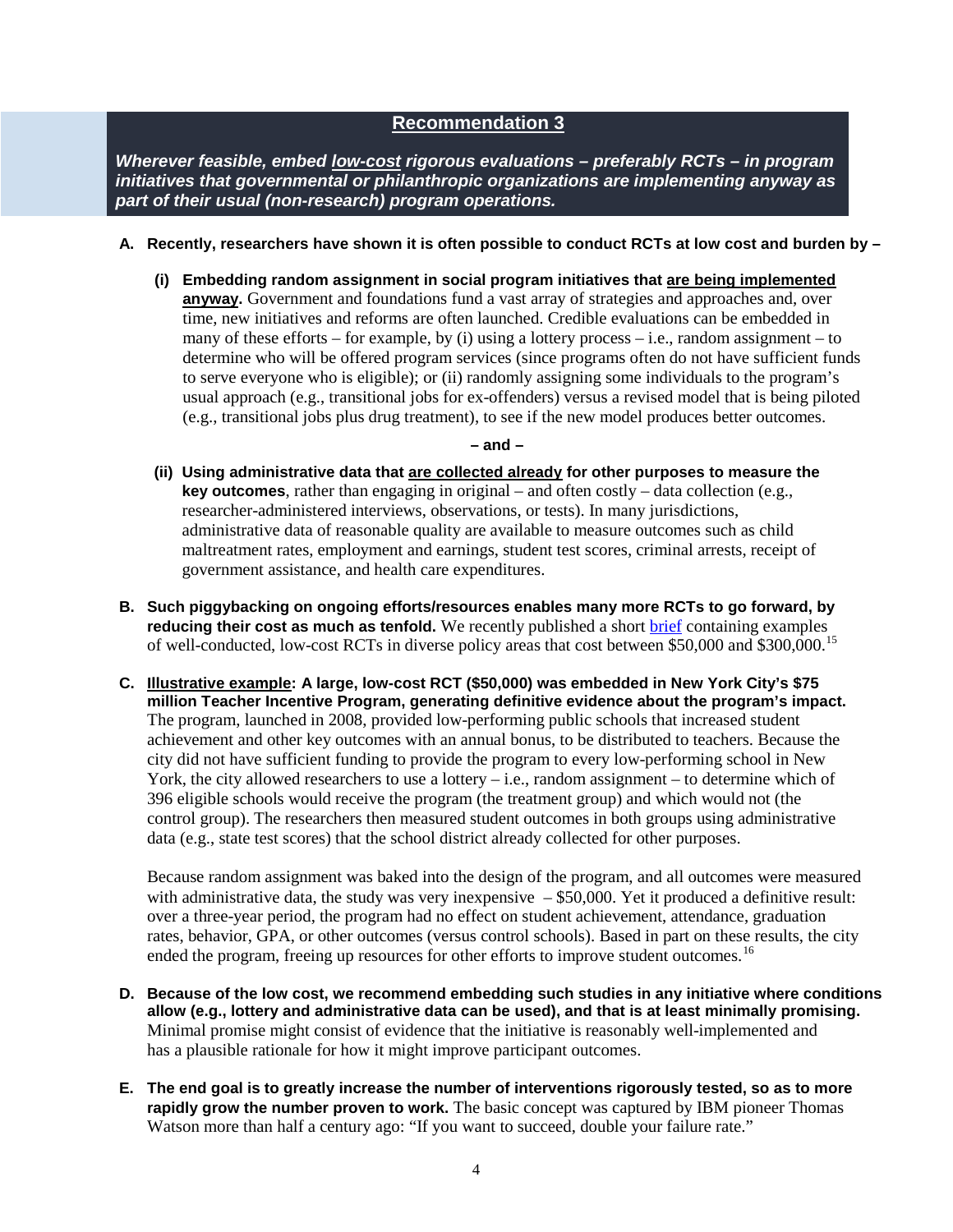*When considering investments in more comprehensive and/or costly rigorous evaluations, be highly selective about what to evaluate, making sure an intervention's initial evidence is sufficiently promising to merit such a study.* 

- **A. As traditionally carried out, rigorous impact evaluations – both RCTs and high-quality nonrandomized studies – are often specially-crafted projects costing several million dollars**, in which evaluation funds pay for such items as delivery of the intervention, recruitment of a sample population, site visits, implementation research, and data collection through researcher-administered interviews, observations, or tests. The study cost can vary greatly, depending on how many of the above items will be funded, as well as factors such as sample size, number of study sites, and duration of the study. Cost typically exceeds \$1 million and in some cases may reach tens of millions, with the largest cost components usually being data collection and intervention delivery.
- **B. Such studies, when focused on highly-promising interventions, can generate evidence that is of great value for decision-making about whether and how to scale up the intervention.** Such evidence may include, for example: (i) corroboration of earlier impact findings (e.g., from a low-cost RCT) in a different sample and setting, thus generating strong, replicated evidence of effectiveness; (ii) estimates of the intervention's effect on outcomes other than those measurable with administrative data; (iii) the subgroups and conditions in which the intervention is most effective; (iv) detailed information on the services received by intervention participants, and how they differ from any services received by the control group; (v) possible reasons why the intervention produced its effect; and (vi) how the intervention's benefits compare to its costs.
- **C. But if focused on less-promising interventions, such studies can be a costly and inefficient use of evaluation funds, because of the high likelihood of finding no meaningful impacts**, as has been the clear pattern in past rigorous evaluations (as described earlier). Too often, in these cases, large investments are made in extensive implementation research and data collection (e.g., to learn about implementation challenges, mechanisms through which impacts occur, and effects on a broad set of outcome measures) for interventions that, in the end, are not found sufficiently effective to warrant adoption.
- **D. Thus, we recommend setting a fairly high bar for evidence of promise before sponsoring a comprehensive/costly evaluation – and higher still for the most expensive studies. Specifically:** 
	- **(i) As a threshold condition, we suggest requiring evidence that the intervention can be successfully implemented, and has a persuasive rationale**, as discussed in recommendation 1.
	- **(ii) In addition, we suggest carefully reviewing prior studies of the intervention (perhaps in consultation with a research expert) to make sure it has highly-promising evidence, such as:** 
		- **Prior rigorous evaluations that show sizable impacts for the intervention, but are not yet conclusive** – for example, because the earlier evaluations only measured short-term impacts; used closely-matched comparison groups but not random assignment; consisted of a single-site RCT that needs replication to establish strong evidence; or measured impacts using low-cost administrative data (e.g., hospitalization rates) that need corroboration with researcher-administered measures (e.g., of participant health and functional ability).
		- **Prior rigorous evaluations that have established the intervention's effectiveness in a different population than that proposed for the current study** (e.g., rural whites, versus urban African Americans);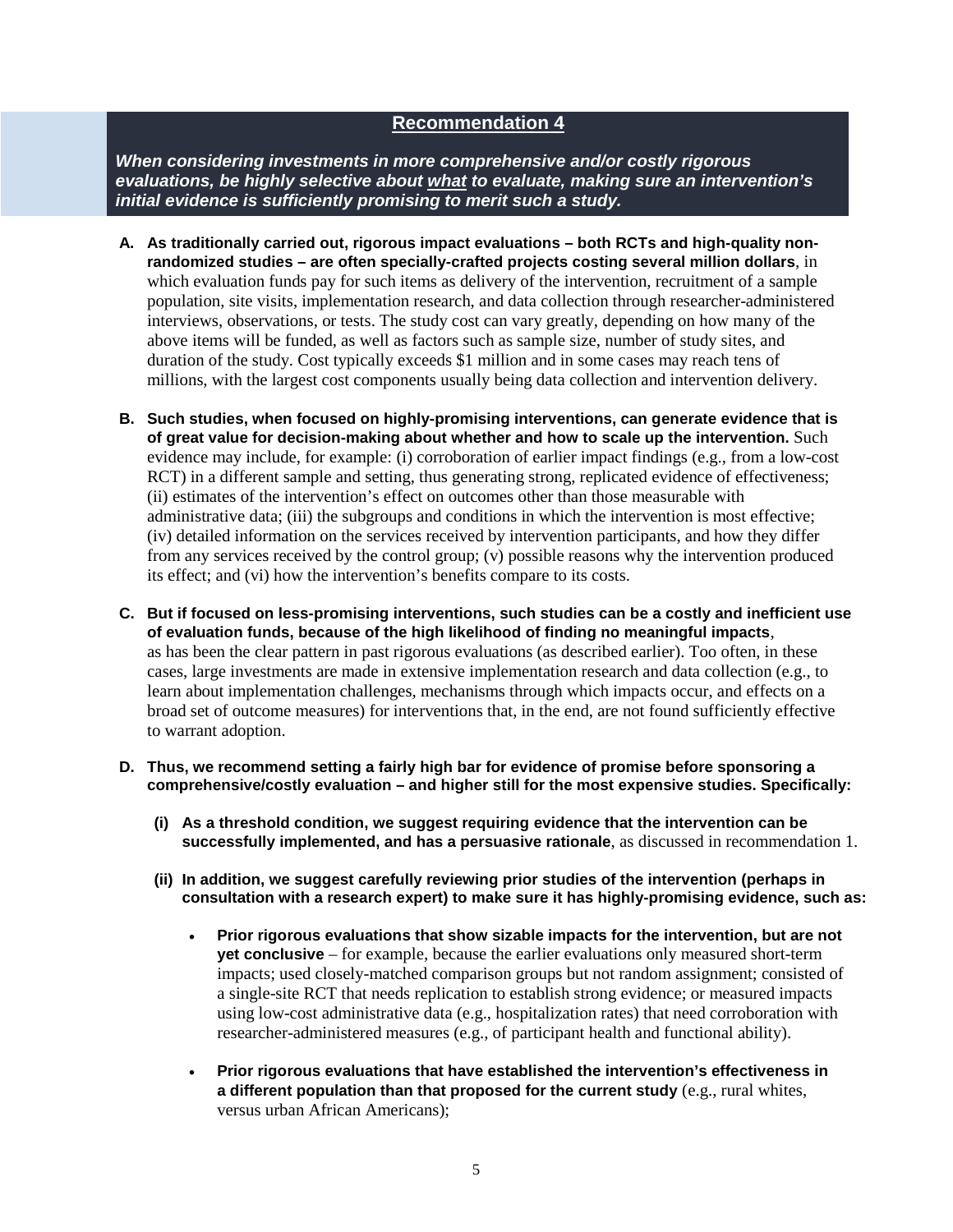• **Prior rigorous evaluations that have established the effectiveness of a closelyrelated intervention** (e.g. a high-cost version of the program delivered by specialized personnel, versus the lower-cost version that the current study seeks to evaluate);

**– and/or –**

• **Prior evaluations that were not fully rigorous, but consistently show large impacts across a diverse range of methods, researchers, and settings.** 

# **Recommendation 5**

*Fund each comprehensive and/or costly evaluation in seamless stages that first measure the intervention's impact on the main outcome(s) of interest, and add more comprehensive data collection and analysis only if such impact is found.* 

- **A. This approach, developed by an expert panel for the Department of Labor's Employment and Training Administration**, [17](#page-8-16) i**s designed (in the panel's words) to –**
	- **"improve efficiency by allowing mid-course adjustments in the evaluation plans**  (including, in some cases, reducing scope to omit portions of study plans that are not likely to yield credible and useful evidence);" and
	- **"increase the number of interventions that can be rigorously tested within [a given] evaluation budget."**
- **B. Following the panel's [recommendation,](http://coalition4evidence.org/wp-content/uploads/2013/09/Recommendations-of-peer-review-panel-on-DOL-ETA-evaluation-program-June-2013.pdf) we specifically suggest –**
	- **(i) A first stage that uses a rigorous evaluation (preferably RCT) to measure the intervention's impact on the primary outcome(s) of interest – if possible using low-cost administrative data.** In this stage, we also suggest that the study obtain basic data on the operation and cost of the intervention, to provide a general understanding of what is being evaluated. This might include, for example: (a) the number of individuals who participated, how many hours they participated, and what skills were taught; and (b) the intervention's cost, obtained by aggregating the cost of labor, materials, and other resources used in its delivery.

#### **– and –**

**(ii) Subsequent stages involving more comprehensive data collection and analysis, which would go forward only if warranted by positive impact findings in the first stage.** Examples of activities that may be useful in these stages include (a) implementation research, conducted retrospectively in the sites that produced the largest impacts and those that produced the smallest impacts, to identify factors that might account for the different-sized impacts; and (b) a second impact evaluation (e.g., in a new cohort of sample members) designed to confirm, through replication, that the intervention is effective, and also to identify reasons why the intervention produced its effect, the conditions and subgroups in which it is most effective, and its impacts on a broader set of outcome measures.

Appendix A to the panel's recommendation contains an example of a major Department of Labor-sponsored RCT that used this staged approach to build valuable evidence in a costeffective manner about the effectiveness of a Department program for unemployed workers.

# **Conclusion:**

*A strategic approach to evaluation, which uses rigorous methods and takes account of the challenges in finding truly effective interventions, can efficiently build the body of proven approaches to improving people's lives.*